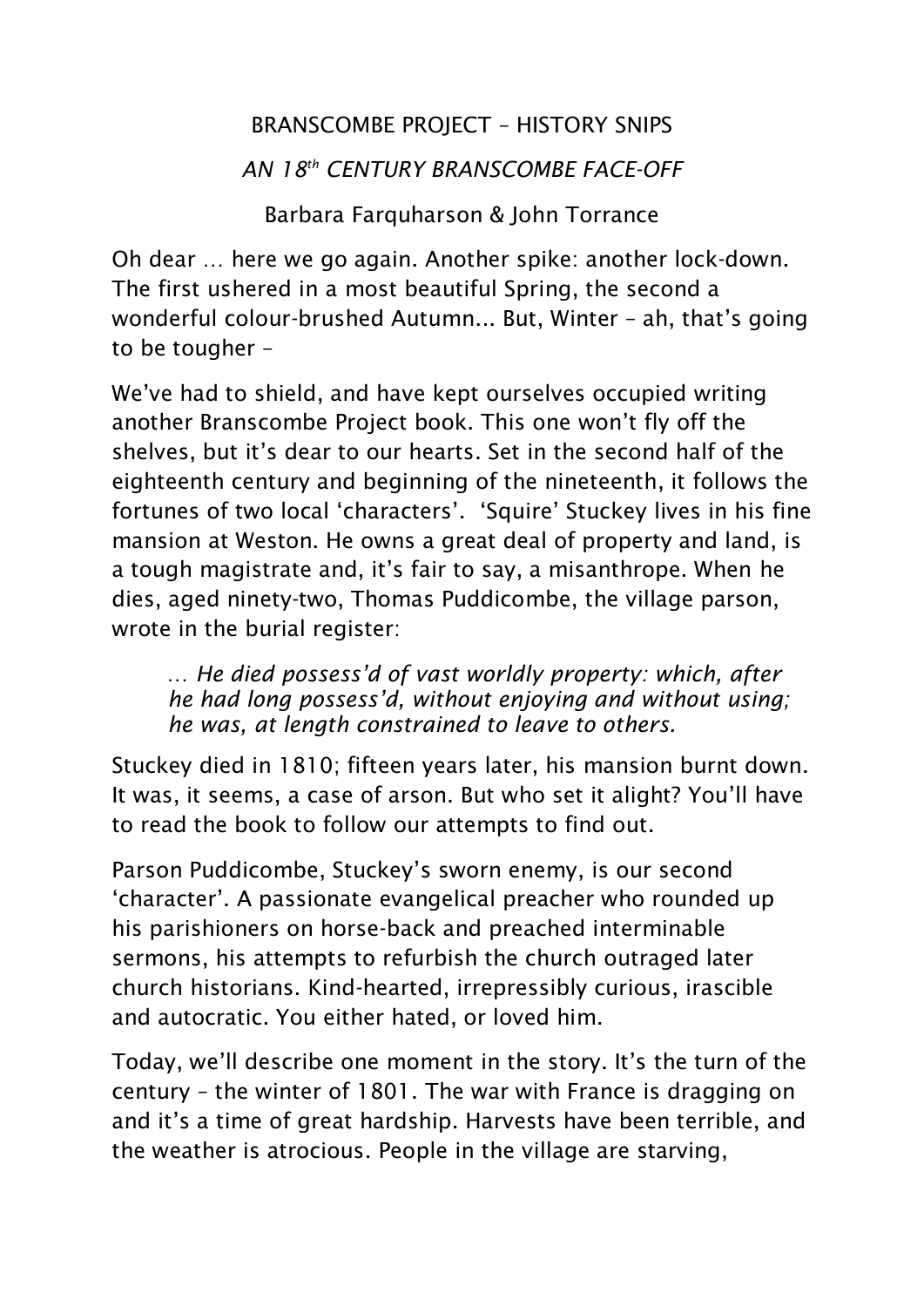men are being press-ganged into the navy, and magistrates are coming down hard on smugglers. The only people who seem to be profiting are the land-owners and farmers. The government is buying up wheat to provision the naval garrisons at Plymouth. Prices are rocketing, and some farmers are suspected of hoarding grain to force them still higher.

Close to Christmas the villagers stage a mini-riot, one of the earliest in the region. Although they're mostly illiterate, they manage to hammer out a proclamation. Rather amazingly, it has survived and is in the National Archives at Kew. We'll leave you to decipher it! –

## *A Caution to Gentlemen and the Roags [rogues] of Farmers*

*Gentlemen and Farmers we are now going to aquent you, what you have to trust to, if in case you do keep us the rise of Corn and other things, in the manner as what you do, tho we shall not let you know our intentions on this paper, the Vollunteers and Inhabitians of this Place have entered in a bond, as to have better times, we write this now to aquent you of it first and if not better with fair means, you may depend we shall with fowll, betwix this and Christmass day, to think the cruelty of you roags, to youse your fellow creatours in the maner as what you do tho we cannot own you as fellow creators, for you are more like saviges than any thing else to think you keep up such an extortnate Prise of every thing, and constantly every day rising, to be shore your own contions will show, that you will not be upholded in it much longer, – young men and old woman and Children to starve quietly, to keep up your pride, no we will fight with sword and Muscate in hand, as long as we have a drop of blood in our bodys for ourselves and our dear wifes and families, likewise for his majesty, which we do think it his a better Methwood to do that than to starve quietly, so we shall conclude, hoping your hearts will turn that we may have casion to do this wish and Malencolly afar – if not you may depend that we shall come like a thiff in the night. God save the King*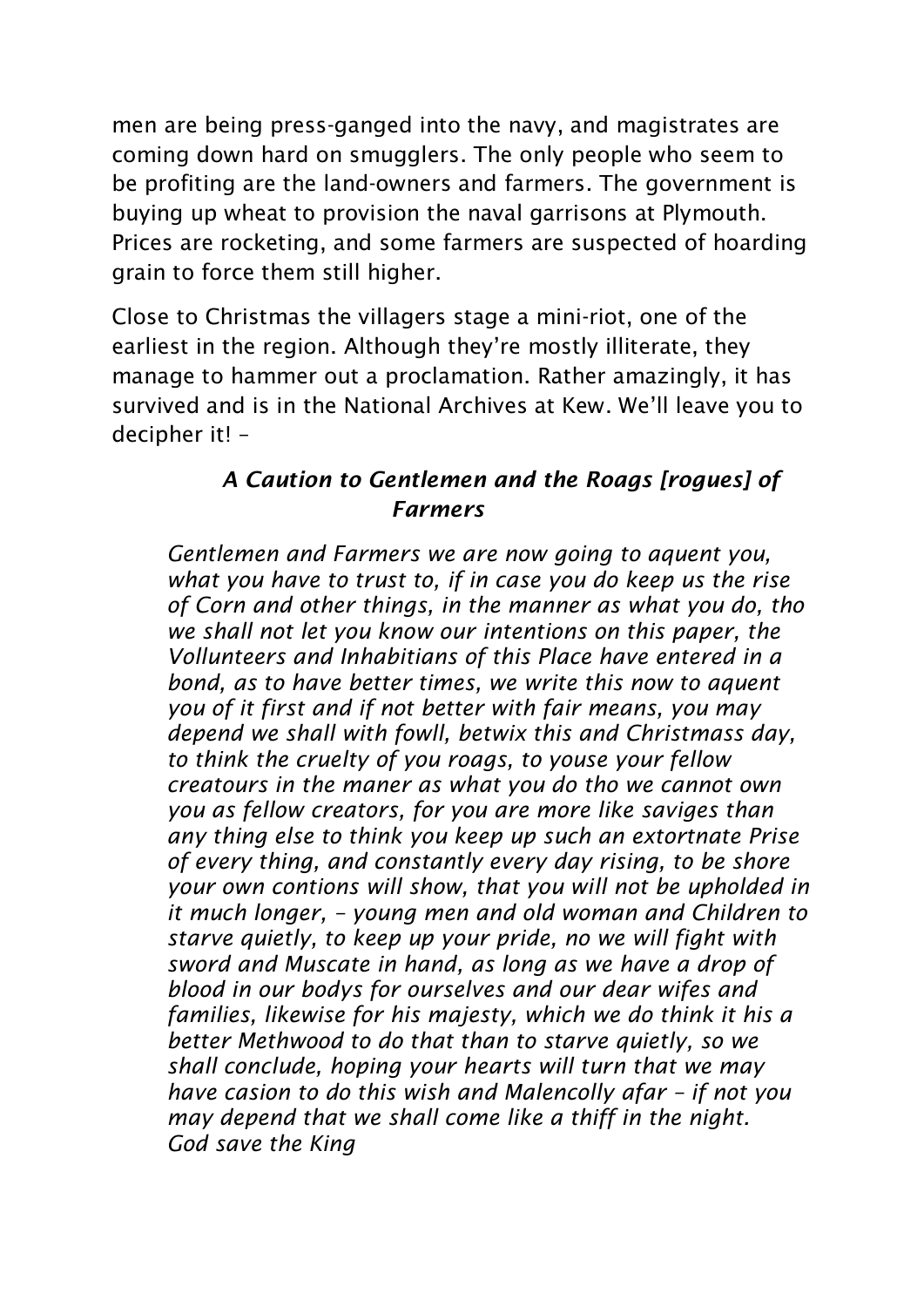Probably during the night of December  $10<sup>th</sup>$  some of the men creep down through the village. They're heading for the vicarage which, at this time, is at the bottom end of the Square, more or less opposite the Masons Arms. A long wall which encloses the parson's garden and orchards stretches behind the house down Parsons Lane. The men pitch their proclamation over the wall, with a note to the parson attached to it:

*Mr Pudicombe Branscombe Sir we shold take it as a grat favour if you would read this in church on Sunday afternoon as you would oblidge the inhabitance of this place much is so doing we are your humble servt.*

The parson is in a difficult position. On the one side are the landowner and farmers – and the law -, on the other, the villagers for whom he has a lot of sympathy. He's also very aware that the farmers will find out who's involved and take revenge. He does what they ask, and on the following Sunday, reads out their proclamation in church. He also tries to warn them against taking further action. He then, sensible man, takes himself out of the village for a few days.

The villagers are not going to be stopped. The following day about a hundred people – probably men and women - 'armed' with pitchforks and scythes, plus a couple of local militia men armed with muskets, surge through the village, through Street, up Berry Hill, to Weston, where they thunder on the door of Stuckey's mansion. By this time, Stuckey's an old man, and lives more or less alone in the big house. He puts up some resistance to their demands, then capitulates and signs a paper commanding the local farmers to lower their prices.

The next day, of course, Stuckey recants and sends post haste to his fellow magistrate, Lord Rolle. Rolle who is also the commander of the local militia, dismisses those of his men who'd taken part. He's not about to give in to the 'mob' but, privately in